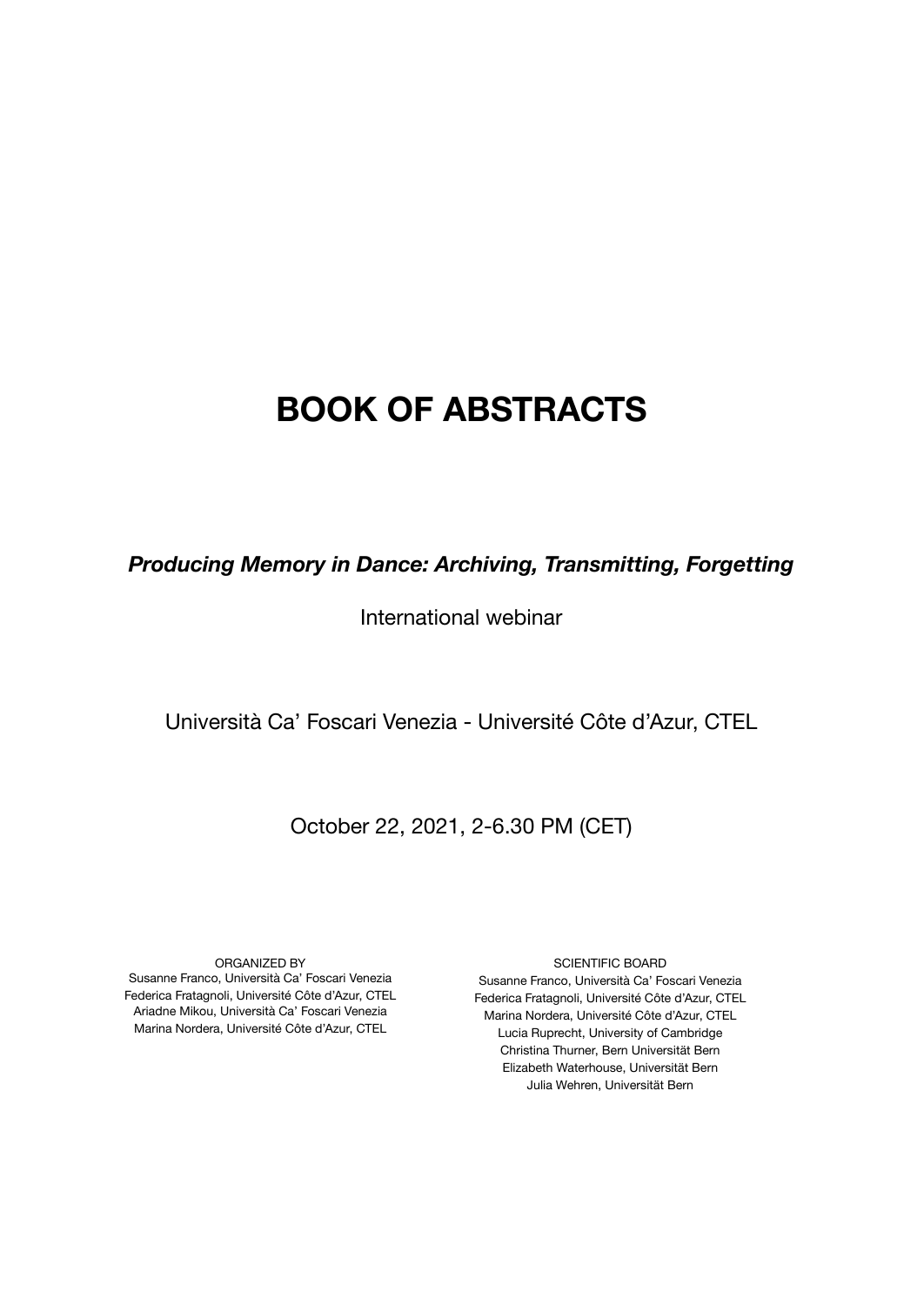# **DESCRIPTION**

The international webinar *Producing Memory in Dance: Archiving, Transmitting, Forgetting* and the international conference *[Producing](https://editor.wix.com/html/editor/web/renderer/render/document/59930056-9d73-4fc8-aa5a-c48206264693/producing-memory-in-dance-oral-history-and-mnemotechnics?dsOrigin=Editor1.4&editorSessionId=d6d2bfab-706d-44a2-8ecd-7b1b98776415&esi=d6d2bfab-706d-44a2-8ecd-7b1b98776415&isEdited=true&isSantaEditor=true&lang=en&metaSiteId=377bb085-b424-4762-8677-2ca49069e398) Memory in Dance: Oral History and [Mnemotechnics](https://editor.wix.com/html/editor/web/renderer/render/document/59930056-9d73-4fc8-aa5a-c48206264693/producing-memory-in-dance-oral-history-and-mnemotechnics?dsOrigin=Editor1.4&editorSessionId=d6d2bfab-706d-44a2-8ecd-7b1b98776415&esi=d6d2bfab-706d-44a2-8ecd-7b1b98776415&isEdited=true&isSantaEditor=true&lang=en&metaSiteId=377bb085-b424-4762-8677-2ca49069e398)* aim to discuss how dance history contributes to the investigation of the past as an ongoing process. Considering movement as a strategy for preserving and transforming meaning and adapting memory as a research tool, a group of scholars and artists explore how dancing bodies remember, archive and transmit experiences, knowledge and culture. The twin-event also questions canonical genealogies of artists, traditions, genres and repertoires by taking into account the role of removal and oblivion in the construction of individual and collective memories.

During the webinar round table on October 22, the invited artists and scholars will discuss a series of interviews on oral and corporeal memory in dance. These interviews will be available to webinar and conference subscribers from October 18 to October 24.

The international webinar and conference are organised in the framework of the research project *Memory in Motion. Re-membering Dance History (Mnemedance)* and they take place in collaboration with *Practices of [interviewing](https://mshs.univ-cotedazur.fr/journee-detude-%C2%AB-dire-le-corps-pratiques-de-lentretien-en-danse-%C2%BB-%E2%80%93-25-et-26-juin-2019) in dance,* a project led by a team of dance scholars at Université Côte d'Azur. They are also supported by the research projects *[Auto\\_Bio\\_Graphy](https://www.mnemedance.com/auto-bio-graphy-as-performance) as Performance. A Field of Dance [Historiography](https://www.mnemedance.com/auto-bio-graphy-as-performance)* that is conducted at Universität Bern, and *Reenactment as Historiography: A New History of 20th-Century Dance* that is based at the University of Cambridge.

# SCHEDULE

| 2:00 PM   | Susanne Franco, Federica Fratagnoli, Ariadne Mikou and Marina<br>Nordera<br>Introduction                                                            |
|-----------|-----------------------------------------------------------------------------------------------------------------------------------------------------|
| $2:15$ PM | Sabine Huschka (University of the Arts Berlin)<br>Repetition as a Strategy of Remembering: Reflections on<br><b>Historiographic Dance Practices</b> |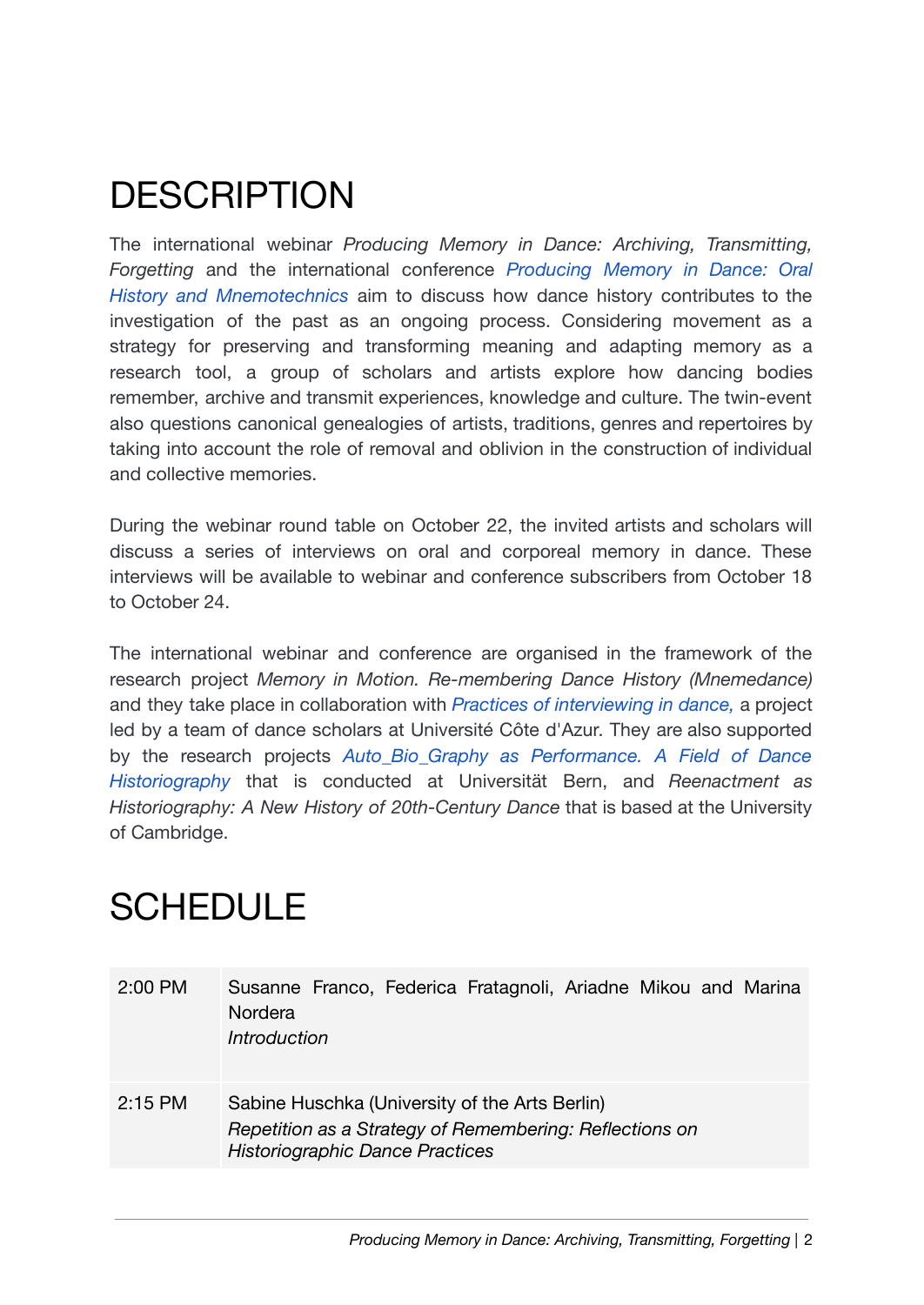| 2:45 PM | <b>Discussion</b>                                                                                                                                                                                                                                                                                                                                                                |
|---------|----------------------------------------------------------------------------------------------------------------------------------------------------------------------------------------------------------------------------------------------------------------------------------------------------------------------------------------------------------------------------------|
| 3:05 PM | Anna Pakes (University of Roehampton)<br>Video, Extended Memory and the Archiving of Dance                                                                                                                                                                                                                                                                                       |
| 3:35 PM | <b>Discussion</b>                                                                                                                                                                                                                                                                                                                                                                |
| 3:55 PM | <b>BREAK</b>                                                                                                                                                                                                                                                                                                                                                                     |
| 4:10 PM | Scott Delahunta (Coventry University)<br><b>Documenting Threaded Fine</b>                                                                                                                                                                                                                                                                                                        |
| 4:40 PM | <b>Discussion</b>                                                                                                                                                                                                                                                                                                                                                                |
| 5:00 PM | Introduction to the series of video-interviews followed by a round<br>table with:<br>Sarah Andrieu & Bienvenue Bazié<br>Tommy De Frantz & Trajal Harrell<br>Susanne Franco & Anthony Shay<br>Alessandra Nicifero & Molly Lieber, Eleanor Smith<br>Federica Fratagnoli & Anne Collod<br>Alice Godfroy & João Fiadeiro<br>Discussants:<br>Lucia Ruprecht (University of Cambridge) |
|         | Christina Thurner (Universität Bern)<br>Julia Wehren (Universität Bern)                                                                                                                                                                                                                                                                                                          |
| 6:20 PM | Conclusion                                                                                                                                                                                                                                                                                                                                                                       |

## Dialogues On Oral and Corporeal Memories In/For/Of Dance

Sarah Andrieu (Université Côte d'Azur)

&

Bienvenue Bazié (dancer and choreographer, Burkina Faso and France) LINK: <https://vimeo.com/634562423>

Federica Fratagnoli (Université Côte d'Azur, CTEL) & Anne Collod (dancer and choreographer, France) LINK: [https://vimeo.com/633924346](https://vimeo.com/manage/videos/633924346)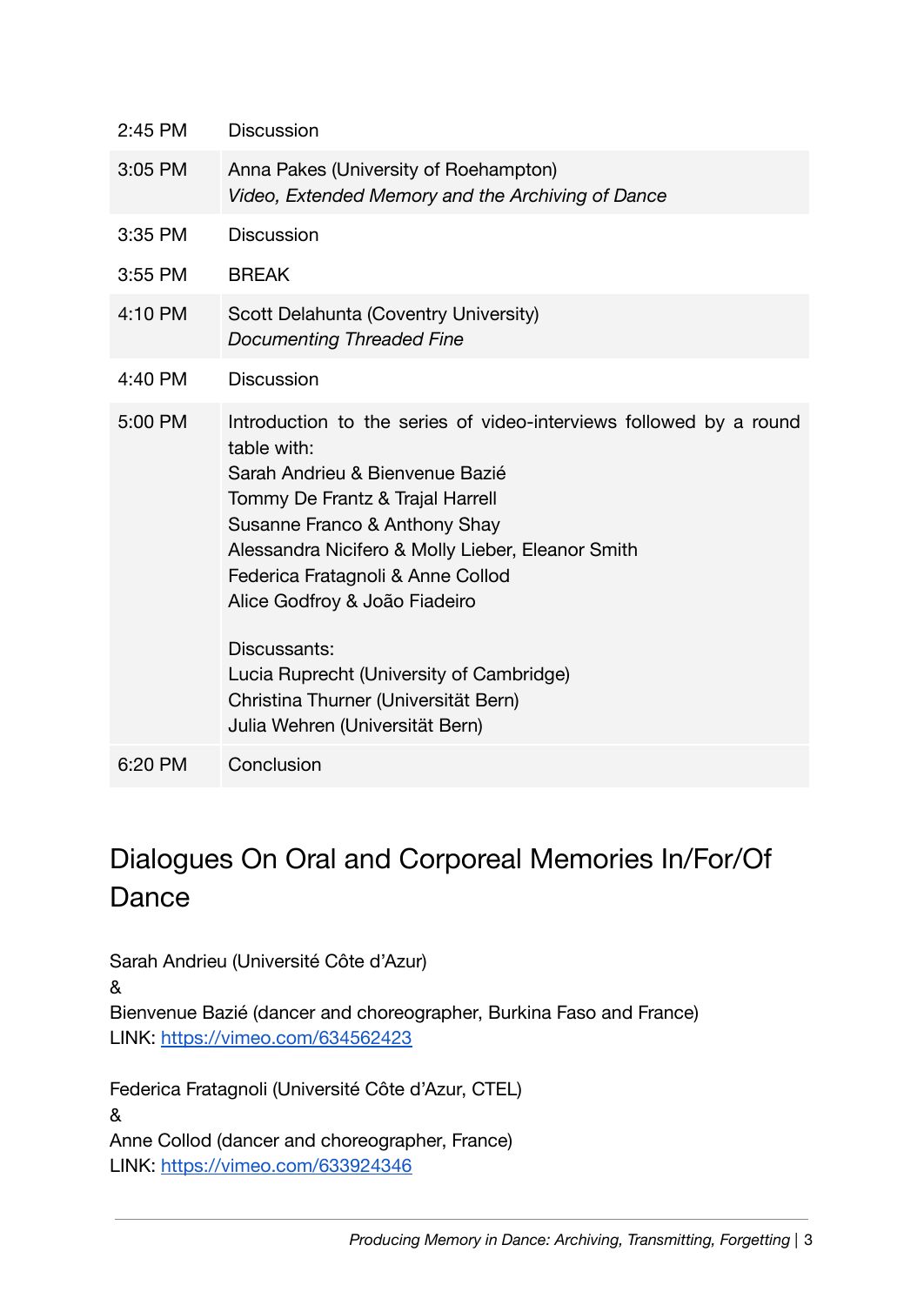Alice Godfroy (Université Côte d'Azur) & João Fiadeiro (dancer, choreographer, researcher, curator, Portugal) LINK: [https://vimeo.com/633919762](https://vimeo.com/manage/videos/633919762)

Alessandra Nicifero (Independent Dance Scholar) & Molly Lieber (dancer and choreographer, US) and Eleanor Smith (dancer and choreographer, US) LINK: <https://vimeo.com/633914164>

Anthony Shay (Pomona College, Claremont, CA) & Susanne Franco (Università Ca' Foscari Venezia) LINK: <https://vimeo.com/633794597>

Thomas DeFrantz (Northwestern University) & Trajal Harrell (dancer and choreographer, US LINK: TBA

*\*Passwords to the above links are provided upon registration*

# ABSTRACTS

### *Repetition as a Strategy of Remembering: Reflections on Historiographic*

### *Dance Practices*

Sabine Huschka (University of the Arts Berlin)

The actualization of the past seems to be potentially reasonable for dance. Dance and choreography as creative processes may focus on a time-specific transmission of historical knowledge, which is supposed to create history through an actualization in present time. Since every act of remembering is placed between the past and the present, the logic of reenactment constitutes in dance a staged activation of memory that is constantly self-asserted. By focusing on two disparate productions *Undo, Redo and Repeat* by Christina Ciupke and Anna Till (2013) and Mary Wigman's *Le Sacre du Printemps* by Henrietta Horn (2013), I would like to shed light on their applied dance-historiographic practices and question their strategies of "repetition". How can historical knowledge be re-activated and how can it be re-choreographed? At the point where the encounter with the fundamentally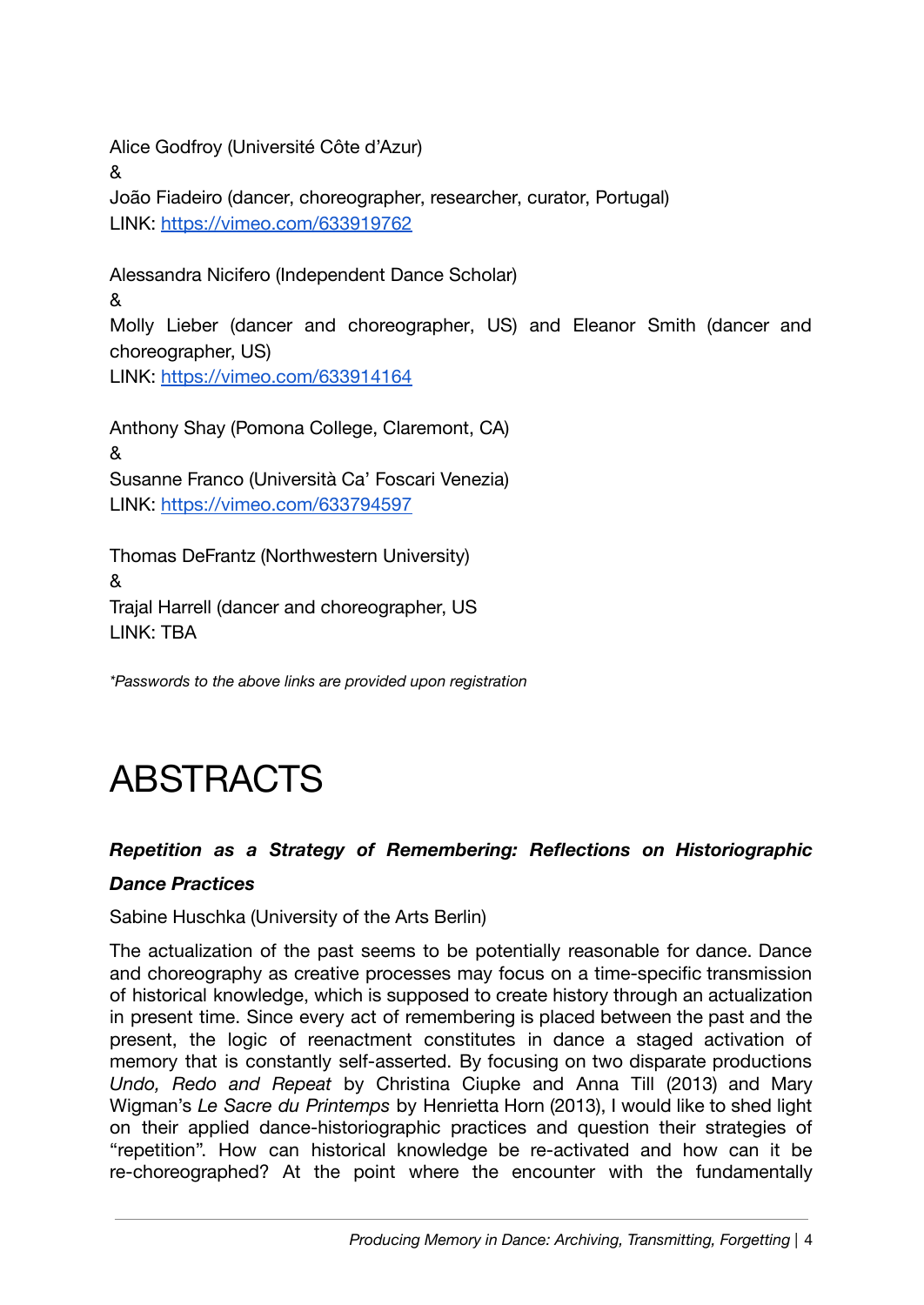unavailable past can lead the dance artists into a dance-historiographic work, I will attempt to illuminate what kind of dynamics the opened spaces of memory during the process of repetition are made of, and which spaces for reflection of the historical past can be opened up.

### *Video, Extended Memory and the Archiving of Dance*

Anna Pakes (University of Roehampton)

Video technologies are now very widely used in the domain of contemporary dance, and for a variety of purposes. These include the use of video as a kind of extended memory (in the manner of Andy Clark's "extended mind"), via which dance artists outsource the task of remembering a choreography to a recording. But what are the implications of outsourcing memory in this way and how is (the memory of) the dance transformed in the process? How are dances retrieved and reactivated from videos, by both artists and researchers? And what are the limits of this process, in terms of the constraints of the technology and associated practices, and the longevity of recordings? This talk addresses these questions from a philosophical perspective, with reference to a range of archival video practices: from the inclusion of different kinds of video materials in physical and web-based choreographer archives, to the curated collections accessible via (both open access and commercial) web platforms, to relatively unstructured video sharing sites like YouTube and TikTok.

#### *Documenting Threaded Fine*

#### Scott Delahunta (Coventry University)

In January 2020, I joined the choreographer Rosemary Lee in Malta in the studio as she created a new dance titled *Threaded Fine* for Żfinmalta, Malta's National Dance Company. My job was to document this creation with the goal of sharing it with those who were not part of the process. I have been involved with the digital documentation of dance creation for over twenty years, in collaboration with various artists, scholars and scientists. The *Threaded Fine* documentation project represents the culmination of this period of work. In this presentation, I will reflect on some new questions I have begun to ask myself about the value and utility of process documentation. In particular, I have become interested in how it might provoke discussion about body datafication and the fading away of the corporeal in our human imaginary.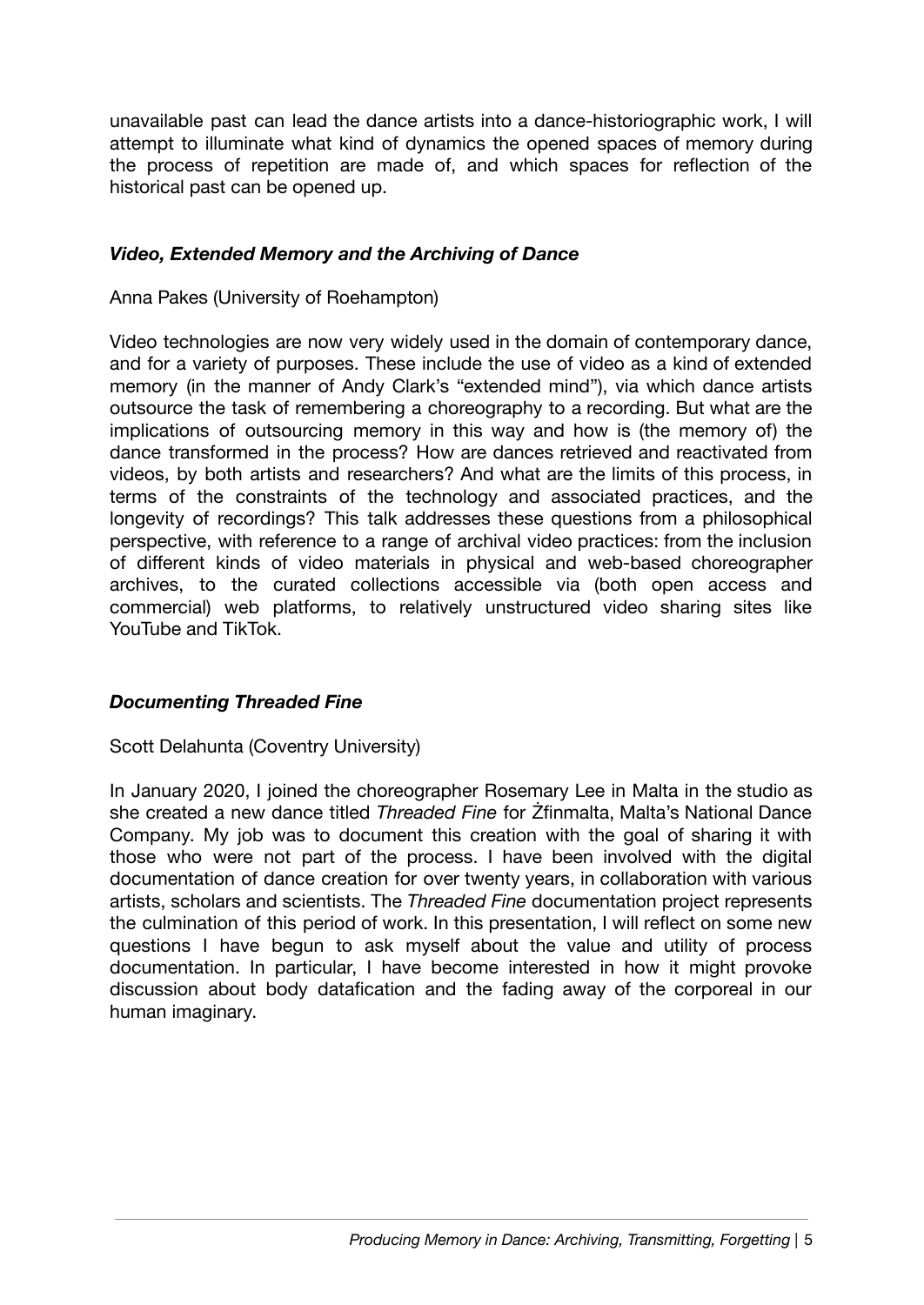# BIOS

**SARAH ANDRIEU** is Anthropologist and lecturer in the Arts Department of the Université Côte d'Azur. She is a member of the Centre Transdisciplinaire d'Épistémologie de la Littérature et des Arts vivants (CTEL) and an associate member of the Institut des mondes africains (IMAF). Her research, carried out in Burkina Faso since 2002, focuses on the postcolonial state, political uses of traditional dances and the dynamics of the circulation of aesthetics, knowledge and imaginary in the globalised field of "contemporary African dance". She has participated in various collective research programmes, including *Knowledge and Learning Systems in Africa*; *Musical Creation, Circulation and the Market of Identities in a Global Context*; *Creations in Migration*, and *Interview Practices in Dance*. She is currently opening a new research field on music videos and urban dancers in Abidjan, Ivory Coast, in the framework of the research programme: *Digital cultures in West Africa - music, youth, mediation*. Sarah Andrieu is a member of the scientific editorial committee of the journal *Recherches en danse* and of the scientific council of the *Groupement d'intérêt scientifique Études africaines*.

**BIENVENUE BAZIE** is a dancer and choreographer from Burkina Faso. As a teenager, he joined one of the most active troupes in Ouagadougou, Le Bourgeon du Burkina, where he acquired multidisciplinary artistic training in dance, theatre, storytelling and music. He then specialised in dance and took part in several training workshops offered by choreographers from different backgrounds (Salia Sanou, Seydou Boro, Xavier Lot, Claude Brumacho and Benjamin Lamarche). With Auguste Ouédraogo in 2000, he created the Auguste-Bienvenue company, which has produced ten pieces that articulate the desire to experiment with diverse techniques and body imaginations and aim to create human encounters and establish new relationships with both African and European audiences. Strongly committed to the dynamics of transmission in West Africa, Bienvenue Bazié has created in 2008 with Auguste Ouédraogo the project *Engagement Féminin* which has offered a regular service for more than ten years training framework to African dancers. He is also involved in the professional dance training offered by the Centre de Développement Chorégraphique La Termitière in Ouagadougou that he co-direct with Salia Sanou. Finally, he is president of the Association of Burkinabe dancers and choreographers and the diaspora Mbomen, which articulates reflections and actions to structure the dance world in Burkina Faso.

**ANNE COLLOD** is a French contemporary dancer and choreographer. Initially graduated in biology and environmental sciences, she danced for various choreographers and started her own work focused on the topics of reinterpretation of major dance works from the past, and on the utopias of the collective. In her projects she links performance, research and teaching. At the beginning of the 2000s, she makes a decisive encounter with American choreographer Anna Halprin and starts a long-term collaboration with her. She received a Bessie Award in 2009 for her reinterpretation of Halprin's *Parades & Changes* (1965), and is the recipient of the French Villa Medicis *Hors les Murs* Programm for her project *Danses Macabres*.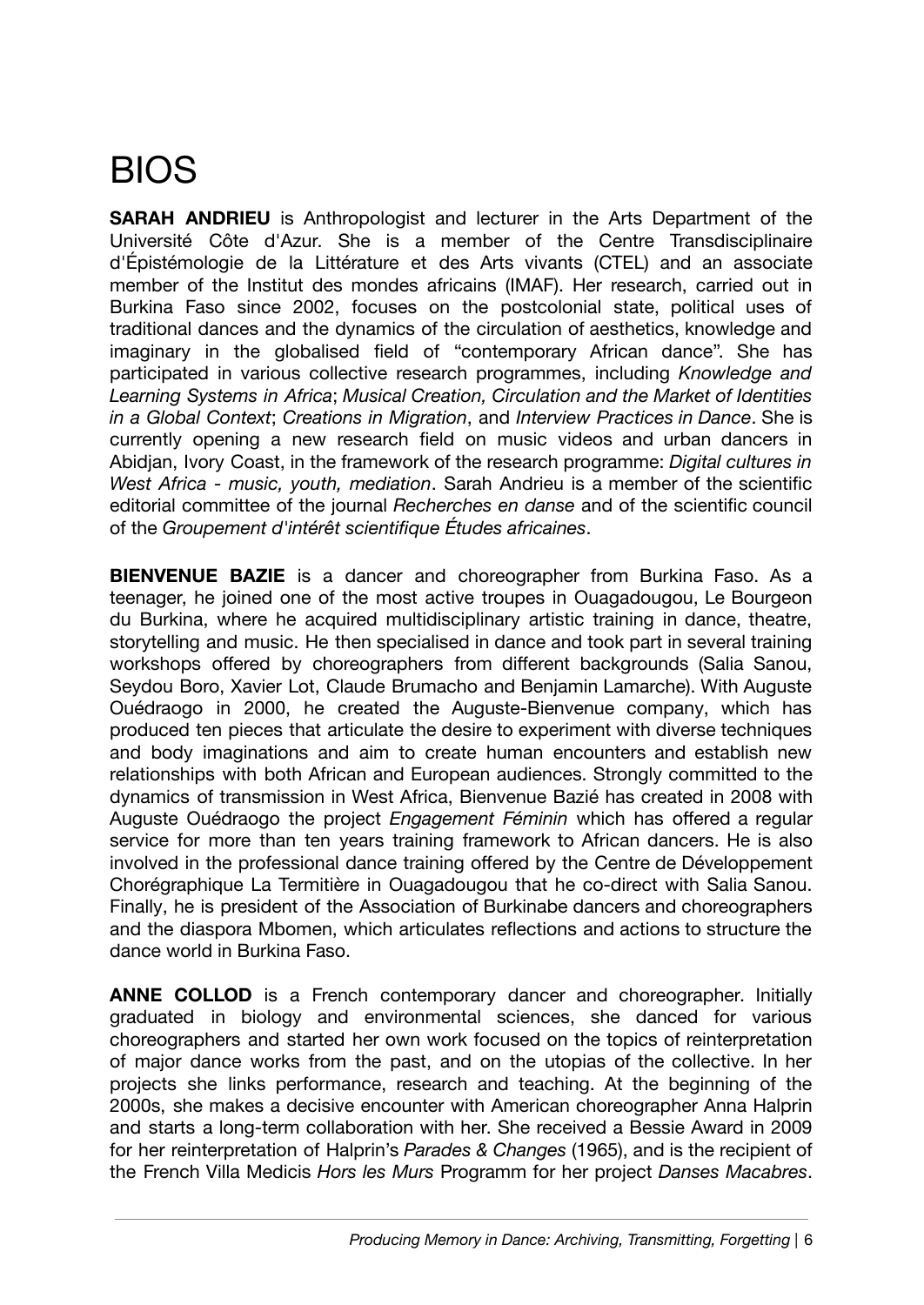She recently created *Moving alternatives*, a critical reinterpretation of works of American choreographers Ruth Saint-Denis and Ted Shawn. She teaches in various contexts and is certified in Feldenkrais technique.

**THOMAS F. DEFRANTZ** is Professor at Northwestern University who specialises in African diaspora aesthetics, dance historiography, and intersections of dance and technology. Books include *Routledge Companion to African American Theater and Performance* (with Kathy Perkins, Sandra Richards, and Renee Alexander Craft, 2018); *Choreography and Corporeality: Relay in Motion* (with Philipa Rothfield, 2016); and *Black Performance Theory: An Anthology of Critical Readings* (with Anita Gonzalez, 2014). DeFrantz received the 2017 Outstanding Research in Dance award from the Dance Studies Association. DeFrantz acted as a consultant for the Smithsonian Museum of African American Life and Culture, contributing concept and a voiceover for a permanent installation on Black Social Dance that opened with the museum in 2016. DeFrantz directs SLIPPAGE: Performance|Culture|Technology, a group that explores emerging technology in live performance applications, and believes in our shared capacity to do better and engage creative spirit for a collective good that is anti-racist, proto-feminist, and queer affirming.

**SCOTT DELAHUNTA** is Professor of Dance, Centre for Dance Research, Coventry University and co-Director of Motion Bank, now hosted by Hochschule Mainz University of Applied Sciences. His research seeks to deepen and apply the understanding of dance as a form of embodied knowledge and choreography as skilful bodily practice. This builds on over a decade of working within contemporary dance companies as research director and facilitator. Since 2010, he has held a research position at Coventry University and assisted in setting up the Centre for Dance Research in 2015. [http://www.sdela.dds.nl/.](http://www.sdela.dds.nl/)

**JOÃO FIADEIRO** is a Portuguese performer, choreographer, researcher, teacher and curator. He belongs to the generation of artists who emerged in the late eighties in Portugal and gave rise to the New Portuguese Dance movement. He has toured extensively throughout Europe, North and South America with his solo and group works. In the 90s, João Fiadeiro studied and practiced intensively Contact Improvisation which led him to pursue and systematize his own research on improvisation under the designation of Real Time Composition. This research has led him to coordinate workshops in Masters and PhDs programs in several schools and universities throughout the world.

**SUSANNE FRANCO** is Associate Professor in Dance, Theatre and Performance Studies at Ca' Foscari University of Venice and curator of dance events and programs for different Institutions. She is the author of *Martha Graham* (2003), *Frédéric Flamand* (2004), and she edited the special issue *Ausdruckstanz: il corpo, la danza e la critica* (Biblioteca Teatrale, 2006). She also co-edited *Dance Discourses: Keywords in Dance Research* (2007); *Ricordanze. Memoria in movimento e coreografie della storia* (2010) and *The Oxford Handbook of Dance and Memory* (forthcoming) with Marina Nordera; *Moving Spaces: Rewriting Museology Through Practice* with Gabriella Giannachi, and *On Reenactment: Concepts, Methodologies, Tools* (forthcoming) with Cristina Baldacci. She is the PI of the international research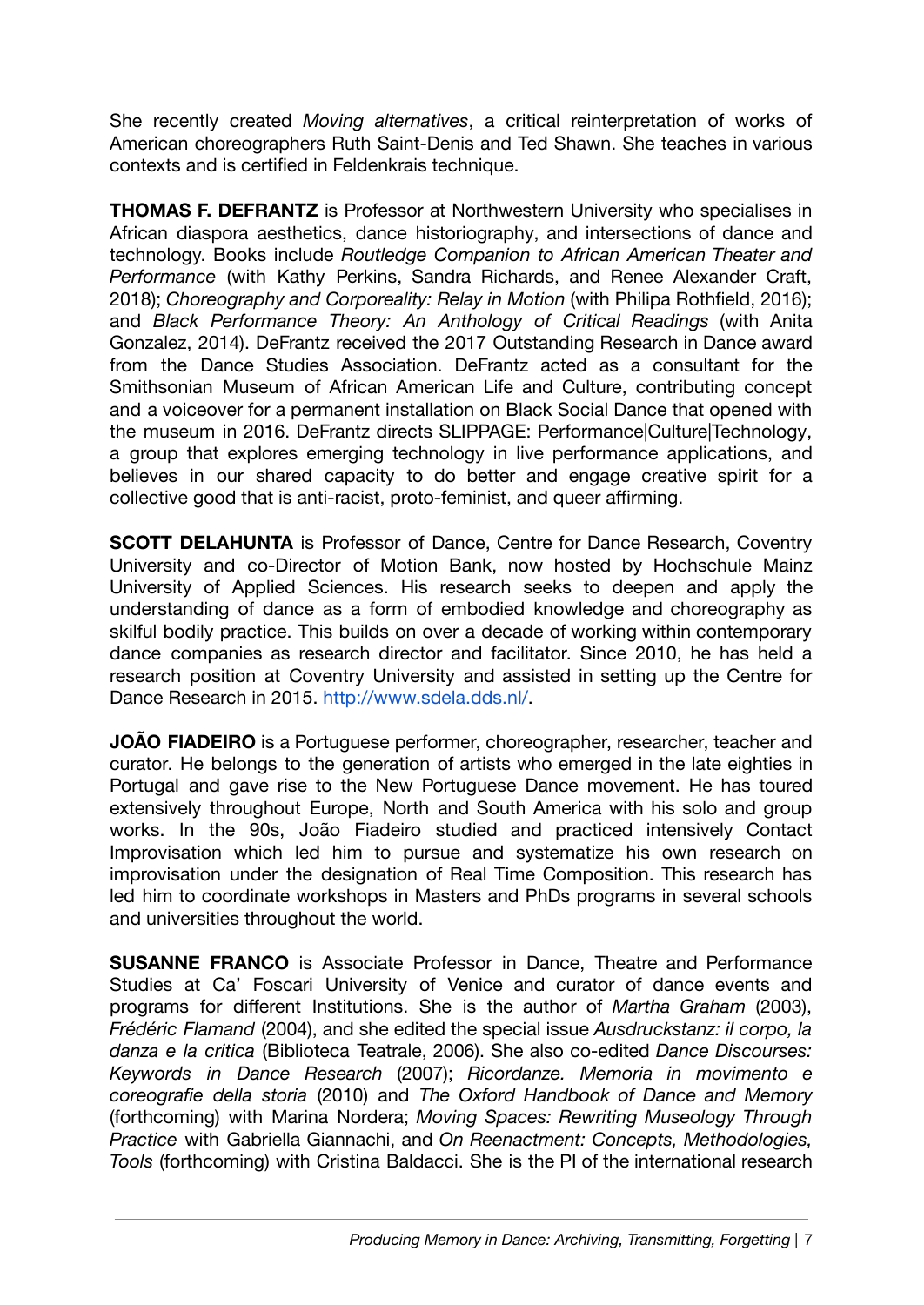project *Memory in Motion: Re-Membering Dance History* (Mnemedance; SPIN2 Università Ca' Foscari Venezia, 2019–2022) and she coordinates Ca' Foscari's contribution to Dancing Museums—The Democracy of Beings (2018-2021).

**FEDERICA FRATAGNOLI** is a dance practitioner and Associate Professor in dance at Université Côte d'Azur. She is a member of CTEL (Centre transdisciplinaire d'épistémologie de la littérature et des arts vivants), and associate member of *Musidanse* at Université Paris 8. Trained in several practices, she looks at body training as a source of knowledge production, generating new observation protocols and tools to investigate dance gestures. Combining movement analysis and elicitation interview methods, she works on the circulation of body knowledge and the description of the "pre-reflective" aspects of lived experience. She is a member of the aCD (<http://www.chercheurs-en-danse.com/fr>). With Mahalia Lassibille, she co-edited *Danser contemporain. Gestes croisés d'Afrique et d'Asie du Sud* (Deuxième Epoque, 2018).

With an advanced training in comparative literature and a long practice of classical and contemporary dance, **ALICE GODFROY** ever since hovers between academic and non-academic disciplines, scientific traditions (France, Germany), theory and practice, poetry and dance. Assistant Professor in Dance Studies at the University Côte d'Azur (France) since 2015, she is actually developing a research project on improvisation. She initiated in 2019 the first edition of the Improvisation Summer School at the Villa Arson in Nice as well as a Master's Major in Dance Improvisation at the University Côte d'Azur.

The American choreographer **TRAJAL HARRELL** gained global recognition with his series of works *Twenty Looks or Paris is Burning* at the Judson Church and is now a regular guest on the international dance and visual arts circuit. The unique style of Trajal Harrell's works is a result not just of the unusual way in which he combines dance languages that might seem very distant from each other, such as voguing, postmodern dance and butoh, but also and above all of the fragility and humour that pervade all his work. Aesthetically, his pieces are always an homage to the people standing on stage. He clothes them in carefully selected fabrics, draws major inspiration from developments in haute couture (which he sometimes uses on stage directly), and his highly personal style of movement turns his performers into unusual and autonomous beings. He also performs in most of his pieces himself. In recent years, his work has not just been increasingly adopted in the visual arts world; he has also directed a succession of powerful pieces for the theatre. These include for example his reworking of Sophocles' *Antigone*, the free adaptation he developed of Shakespeare's *Romeo and Juliet* and with Maggie The Cat a new look on Tennessee Williams' *Cat on a Hot Tin Roof*. Since 2019 Trajal Harrell is in-house director at Schauspielhaus Zürich.

**SABINE HUSCHKA** lives as a dance and theatre scholar in Berlin and is currently a researcher in the Research Training Group *The Knowledge of the Arts* at Berlin University of the Arts. Previously, she worked in the DFG research project *Transgressions. Energizing Body and Scene* (2015–2020) at the Inter-University Center for Dance in Berlin. She has been appointed as an Adjunct Professor in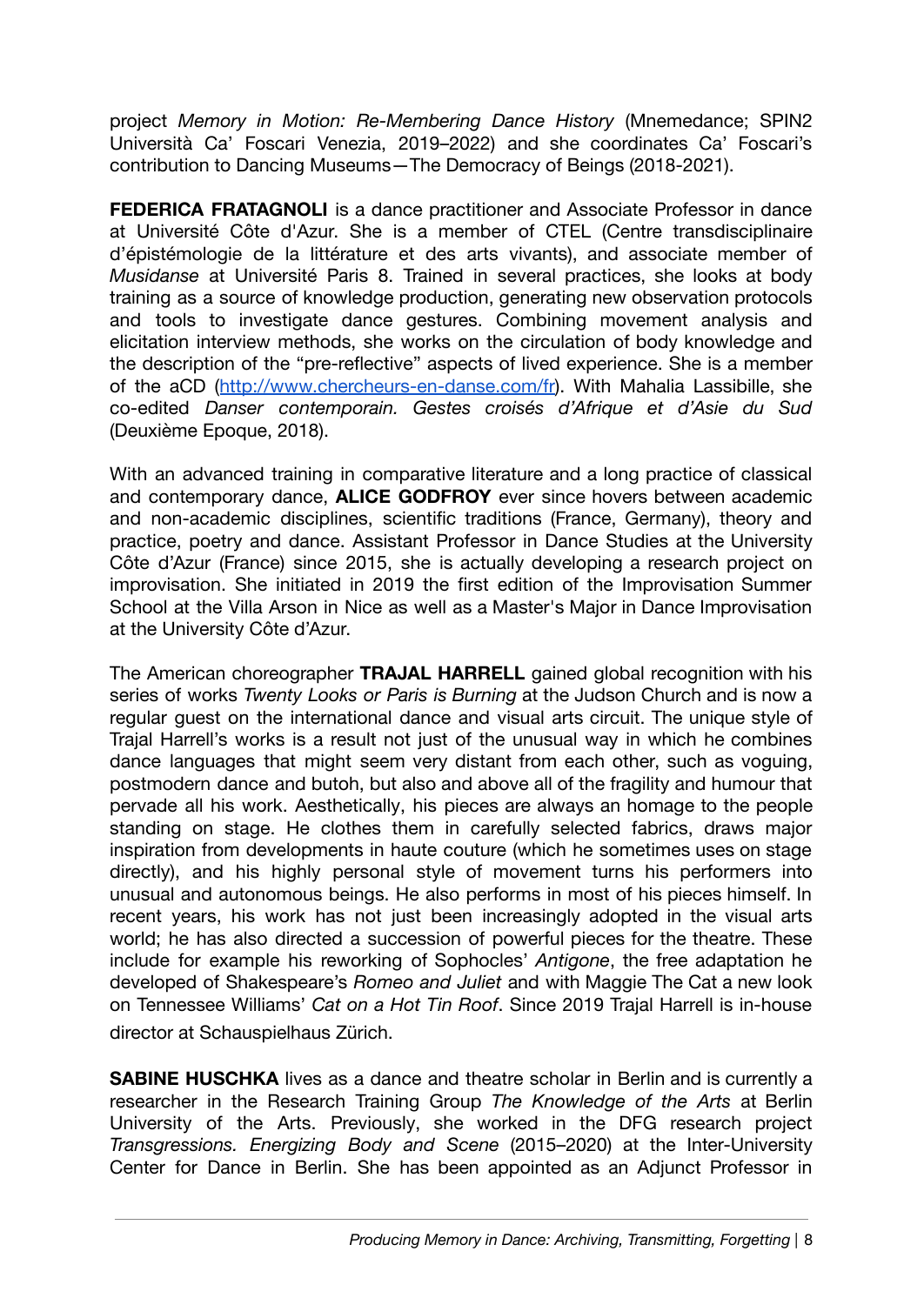Performance, Theater and Dance studies in various national and international institutions. Her major publications include: *Choreographierte Körper im Theatron. Auftritte und Theoria Ästhetischen Wissens* (epodium 2020); *Energy and Forces as Aesthetic Interventions. Politics of Bodily Scenarios* co-edited with Barbara Gronau (transcript 2019); *Wissenskultur Tanz. Historische und Zeitgenössische Vermittlungsakte Zwischen Praktiken und Diskursen* (transcript 2009). More info: [www.tanz-wissen.de.](http://www.tanz-wissen.de/)

**MOLLY LIEBER AND ELEANOR SMITH** have been making dances in New York since 2006. Recent works include: *Gloria* (Abrons Arts Center, 2021), *Body Comes Apart* (New York Live Arts, 2019, Documented by The New York Public Library, Jerome Robbins Dance Division and remounted for Live Artery, January 2020), *Basketball* (PS122 and Baryshnikov Arts Center for COIL 2017), *Rude World* (PS122 and The Chocolate Factory Theater for COIL 2015), *Tulip* (Roulette, 2013; Judson Now at Danspace Project, 2012), and *Beautiful Bone* (The Chocolate Factory Theater, 2012). Residencies and awards: 2021 Jerome Hill Fellowship Finalists, 2021/2022 Artists in Residence at Movement Research, 2020/2021 Jerome Foundation AIRSpace Residency at Abrons Art Center, FCA Emergency Grant for Basketball 2019, 2019 BACSpace Residency at Baryshnikov Art Center, 2018 Family Residency at Mt. Tremper Arts, 2018 Bessie Schonberg Fellows at The Yard, 2018 DiP Residency Artists at Gibney, Featured as one of Alastair Macaulay's Best Dance of 2017 in The New York Times for *Basketball*, 2016 LMCC Process Space Residency, 2015 Rosas Summer Studios Recipient, PS122's 2014/2015 RAMP Artist, 2014 BACSpace Residency at Baryshnikov Art Center, 2013 New York Dance and Performance Bessie Award Nomination for Emerging Choreographer, and the 2013 NYFA Fellow Finalist Award. Molly and Eleanor were Guest Artists at Connecticut College in 2015, co-taught at Sarah Lawrence in the Spring of 2018, and at The New School in Fall of 2019. Molly received a 2016 New York Dance and Performance Bessie Award for Outstanding Performance, works as a Certified Lactation Counselor (CLC), and has two daughters, Ruby, 4 years, and Gloria, 6 months. Eleanor is currently an MFA candidate at Hunter College. [www.mollyandeleanor.com](http://www.mollyandeleanor.com)

**ARIADNE MIKOU** is a Greek-born artist-researcher and dance scholar who is currently residing in Italy. With a background as an architect, dance performer, and choreographer, her research is located at the crossover between corporeal, spatial and screen-based arts. Her projects and writings explore alternative modes of archiving ("unstable archives"), as well as liminal spaces and in-betweenness, transformation processes, community making and site interventions. In 2018, she was awarded her fully-funded PhD Degree in Interdisciplinary Choreographic Research from the University of Roehampton (UK). Currently, she is a Fellow Artist for Creative Europe's *mAPs-migrating Artists Project\_Challenging Dance and Cinema Across Europe* and a Research Fellow at Ca' Foscari University of Venice for the Creative Europe project *Dancing Museums—The Democracy of Beings*. She is also a Research Assistant at *Memory in Motion: Re-Membering Dance History* (Mnemedance; SPIN programme Ca' Foscari 2019–2022) and she collaborates as an editor for the global theatre portal The Theatre Times.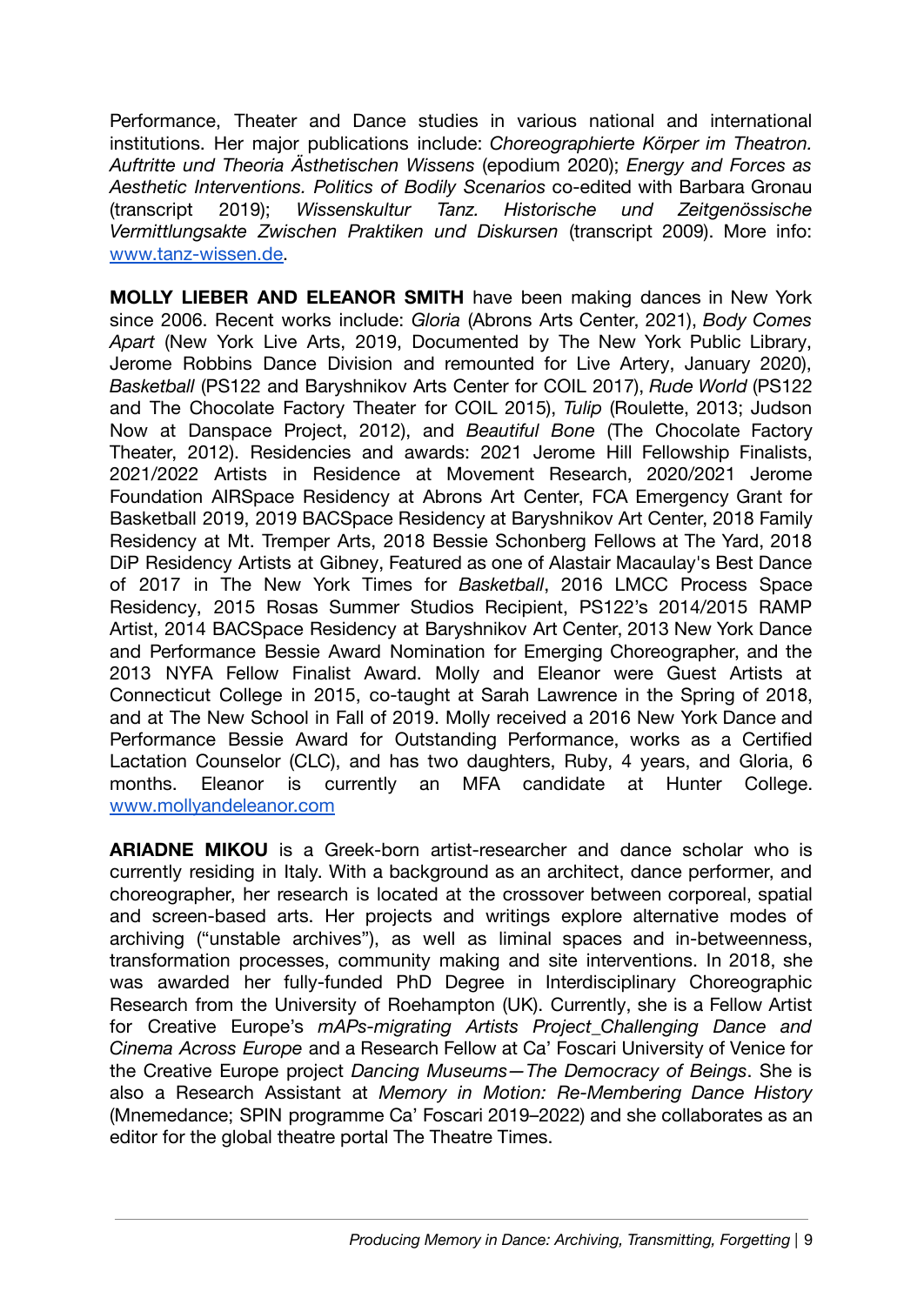**ALESSANDRA NICIFERO** is an independent dance writer and translator based in New York City. She is the author of *Bill T. Jones* (L'Epos), and the co-editor with Mark Franko of *Choreographing Discourses: A Mark Franko Reader* (Routledge). Currently, she is studying at the New York Graduate School of Psychoanalysis.

**MARINA NORDERA** is a dancer and a cultural historian (PhD at the European University Institute, Florence). She is Professor and member of CTEL (Centre transdisciplinaire d'épistémologie de la littérature et des arts vivants) at Université Côte d'Azur, where she is Head of the Arts Department and in charge of the PhD program in Dance Studies. She has published extensively on dance historiography, oral and written dance transmission, body and gender in early modern Europe. She is the co-editor (with S. Franco) of *Dance Discourses: Keywords in Dance Research* (2007); *Ricordanze. Memoria in movimento e coreografie della storia* (2010) and *The Oxford Handbook of Dance and Memory* (forthcoming). She also co-edited *Les arts de la scène à l'épreuve de l'histoire* (2011); *Pratiques de la pensée en danse* (2020) and three issues of the Journal *Recherches en Danse* (2014, 2015, 2016). She is currently editing the volume *A Cultural History of Dance in the Early Modern Period* (1450–1650), part of the Bloomsbury series *A Cultural History of Dance*, and co-editing (with S. Andrieu) *Traversées: carrières, genre, circulations*.

**ANNA PAKES** is a researcher in philosophy of dance and a Senior Honorary Research Fellow at the University of Roehampton. Her research draws on philosophy of art, mind and language to interrogate issues raised by dance practice. Article publications have discussed the mind-body problem, the phenomenology of dance, the epistemology of artistic research and the significance of "conceptual" dance. Her book on the metaphysics of dance works (*Choreography invisible: The disappearing work of dance*, OUP, 2020) was awarded the ASA's Selma Jeanne Cohen Prize in Dance Aesthetics 2021. Anna is also a freelance translator from French to English, specialising in philosophy and the performing arts.

**LUCIA RUPRECHT** is a Fellow of Emmanuel College and an Affiliated Lecturer at the Section of German and Dutch, University of Cambridge. She has published widely on dance, literature and film. She is the author of *Gestural Imaginaries: Dance and Cultural Theory in the Early Twentieth Century* (2019) and *Dances of the Self in Heinrich von Kleist, E. T. A. Hoffmann and Heinrich Heine* (2006, special citation of the de la Torre Bueno Prize). She has edited *Towards an Ethics of Gesture* (special section of Performance Philosophy, 2017) and co-edited (with S. Manning) *New German Dance Studies* (2012); (with M. Minden) *Cultural Pleasure*, special issue of German Life & Letters (2009) and (with A. Webber and C. Duttlinger) P*erformance and Performativity in German Cultural Studies* (2003). She is preparing (with B. Brandl-Risi) the *Handbuch Literatur & Performance* (2021).

**ANTHONY SHAY** is professor of Dance and Cultural Studies in the Dance Department of Pomona College, Claremont, CA. He is the author of eight monographs, and author or co-author of four volumes, the latest (with Barbara Sellers-Young), the *Oxford Handbook of Dance and Ethnicity* (2016). He authored two recent monographs, *The Dangerous Lives of Public Entertainers: Dance, Sex, and Entertainment in the Middle East* (2014) and *Ethno Identity Dances for Sex, Fun,*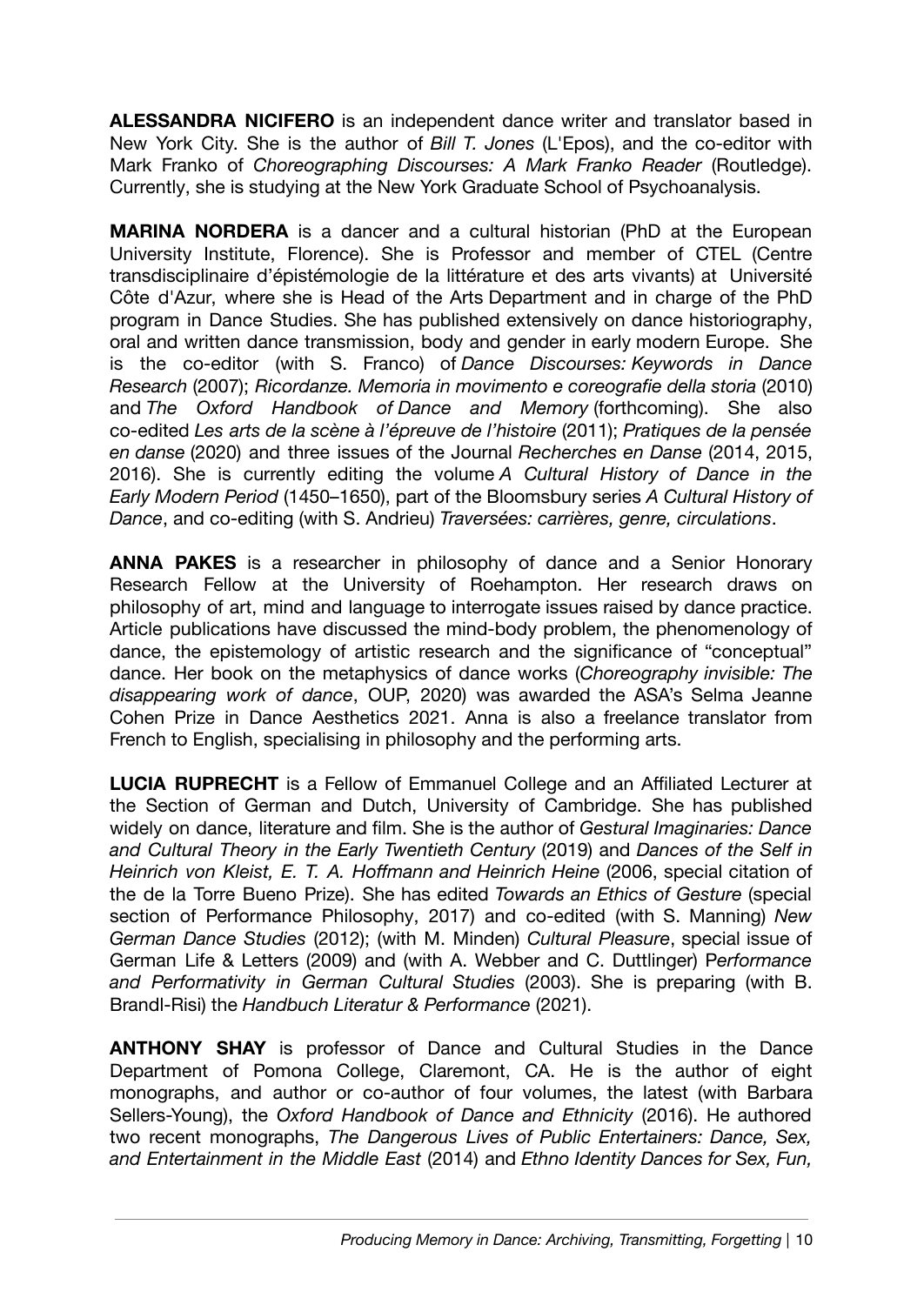*and Profit: Staging Popular Dances Around the World* (2016). His latest books are *The Moiseyev Dance Company: Dancing Diplomats* (Intellect Books, 2019) and *Dance and Authoritarianism* (Intellect Books, 2021). He has recently lectured on "What is Popular Music? What is Persian Popular Music?" at Yale University, First Symposium on Persian Popular Music, January 27, 2018, and "The History of Staged Folk Dance" at Siamsa Tire, the Irish National Folk Theatre, Tralee, Ireland, May 11, 2018. He was founder and artistic director and choreographer of the AMAN Folk Ensemble and the AVAZ International Dance Theatre during which he created over 200 choreographies. He received several NEA choreographic fellowships, California Arts Council Lifetime Achievement Award, and a James Irvine Choreography Fellow.

**CHRISTINA THURNER** is Professor for Dance Studies at the Institute for Theatre Studies at the Universität Bern. Her main areas of research are: history, discourses and aesthetics of dance from the  $18<sup>th</sup>$  century until today; contemporary dance and performance; historiography; dance criticism; autobiographical studies. She currently directs the project *Auto\_Bio\_Graphy as Performance: A Field of Dance Historiographic Innovation* funded by the Swiss National Science Foundation. She is also responsible for the doctoral programme *Interdisciplinary Cultural Studies* (ICS) at the Graduate School of the Arts and Humanities at the Universität Bern and a member of the board of trustees of SAPA (Swiss Archive of the Performing Arts). Her recent publications include *Rhythmen in Bewegung. Äußere, eigene und verkörperte Zeitlichkeit im künstlerischen Tanz* (2017) and *Tanzkritik. Materialien (1997–2014)* (2015).

**ELIZABETH WATERHOUSE** is a dancer and postdoctoral researcher at the Institute of Theatre Studies at Universität Bern where she is part of the research project *Auto\_Bio\_Graphy as Performance* funded by the Swiss National Science Foundation. Her research as a dance scholar focuses on choreographic practices and aesthetics, ethnographic and oral history methodology, as well as digital techniques for research and documentation of dance practices. Waterhouse's viewpoint makes use of her methodological competencies across practices in the arts, the humanities and the natural sciences. Her education comprises a B.A. in Physics from Harvard University, an M.F.A. in dance practice from The Ohio State University and a Ph.D. in Dance Studies from Universität Bern/HKB. As a performer, she danced from 2004–2012 in Ballett Frankfurt/The Forsythe Company. Since that time, she has continued to dance and develop artistic research projects.

**JULIA WEHREN** is a dance scholar and research associate in the project *Auto\_Bio\_Graphy as Performance: A Field of Dance Historiographic Innovation* funded by the Swiss National Science Foundation. Since May 2020 she has also been working for the Arts Council Pro Helvetia. She studied art history, theatre and media at the Universität Bern and contemporary dance at the Rotterdamse Dansacademie. She has also worked as a freelance dancer and journalist. She currently carries her research work and teaches at the Institute for Theatre Studies at Universität Bern, SAPA (Swiss Archive of the Performing Arts) and Manufacture—Haute école des arts de la scène (Lausanne). Her main areas of research are historiography, artistic procedures, forms of documentation and